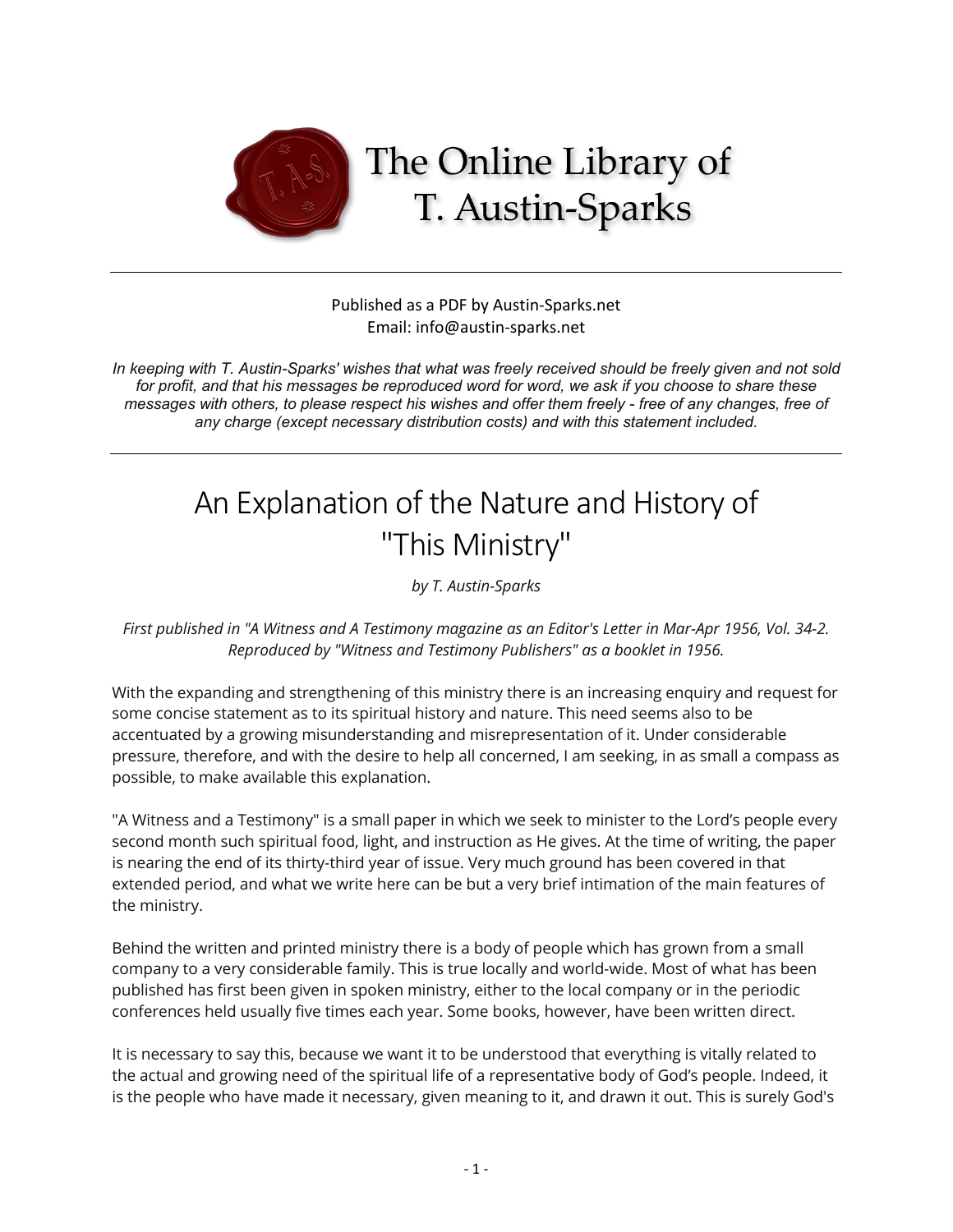way of giving! This, then, is not just booky, cloistered, or studied matter, but ever the call and answer of living conditions.

During the years there have been changes and developments in measure and form, in emphasis and presentation, as there should ever be where there is life and growth, provided that the essential foundation remains true and unchanging. Adjustableness in the presence of fuller light or better understanding is an essential to true and proper growth, and we have ever sought this grace, and shall seek it to the end. It is not for us to speak of the appreciation which has grown and been given such wide expression, but we may speak of the help which we have received from the Lord and by which we have been enabled to continue to this day. When we say that, we say very much, for, had it not been so, we could not possibly have survived the many-sided effort of Satan to end this ministry, and the so great antagonism of many who have thought that they were doing God service in opposing it and us.

Before proceeding to outline the message, may I make this further emphasis. It is not truth in any merely technical or doctrinal sense that we are wanting to propagate. We can truly say with Paul, *although now only in a secondary sense (that is, through the Scriptures),* "I received it not from man, nor was I taught it, but it came through revelation of Jesus Christ." It has been by being taken into deep and painful experiences that we have come to see God's Son in the greater fulnesses of His significance, and that we can truly say that *every* fresh ray of living light has been born out of dark and bitter travail. So we would have it; for if there is one thing more than another from which we would be saved, it is from having our teaching not in vital relation to our experience. God forbid that we should ever decline into a mere 'teaching'! We desire to know no more truth than is experimental. It is an axiom or fixed principle that spiritual and eternal values can only be ministered as they have proved to be living power in those who minister. We can only comfort others with the comfort wherewith *we ourselves* have been comforted of God. Others can only really be helped by what has been the power of life in the would-be helper. Information, by itself, however correct and orthodox, however strongly held in conviction and passed on in passion, will lack an essential and indispensable quality or value for spiritual constitution. Hence it has ever been God's way to raise up a vessel, personal or corporate, in which His message has been wrought by fiery ordeal. The messenger must not only have the message in him, but he must be in the message: not only in mind and feeling, but in experience and being.

This being the way of life, in setting forth the nature and content of this particular ministry I shall follow the course of our own spiritual history and growth, rather than work backward from the present position. As we have said, the various books which have come into being through the years have been but the expression of the progressive and many-sided emphasis in our hearts, and these embody the history of God's dealings with us in experience and illumination. Their value will only lie in their being able to touch the Lord's people at that point of experience and need which was the occasion of their being produced. Unless there is such felt need, they will be nothing more than words.

No one should imagine that we think of what follows here as a 'special revelation', or regard our experience as unique. *We positively repudiate the charge that we claim to have a special revelation.* Nothing that we may set forth is new in itself, but all of it can be found in the Word of God. It is only new as things are new when they come with all the impact of a revelation *to those concerned,* although others may have seen them long before. It is not the things in themselves, but the power and life with which they break upon us *as if by revelation,* that constitutes a ministry. Therefore, no one will expect to find here a new 'revelation', but it may be that what is here will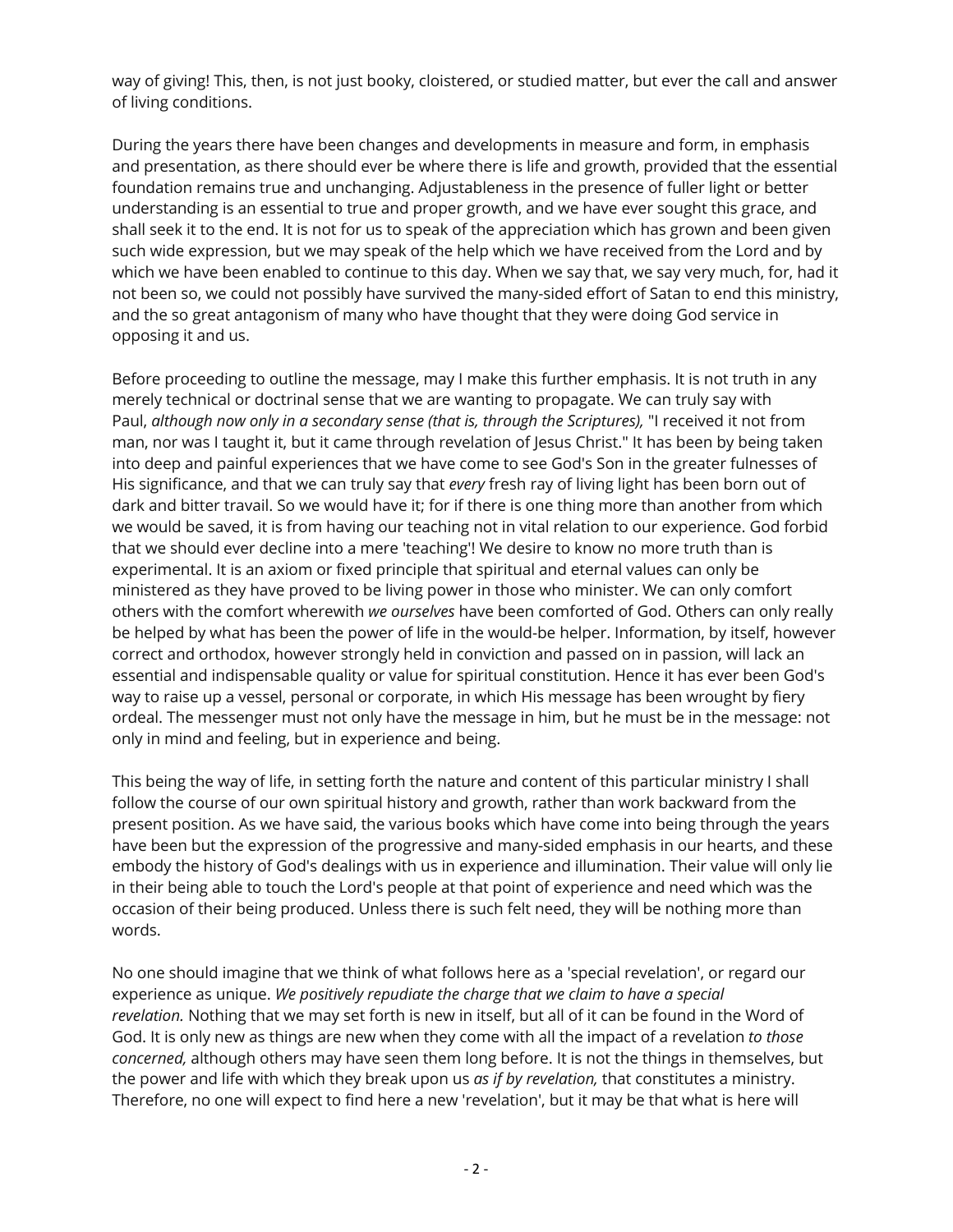come to some - as it came to us - like a new revelation. *(In using the plural, 'we' and 'us', in this statement, I refer to the company, here and scattered world-wide, of whom I know these things to be true.)*

It was after years of Bible teaching, evangelical ministry, missionary enterprise, and varied Christian activities that the Lord brought us, in His own effective way, to see, as we had not seen before -

# **The Fuller Meaning Of The Cross**

This was the first stage in an altogether new life under an open Heaven. As we came to see subsequently, the Cross *(or its type - the Altar)* was ever God's new starting-point in the realization of His full thought. Starting-point, we say; for Calvary is not an end in itself, but the beginning of everything. As to the objective meaning of the Cross, there was no need for any adjustment. The great values of the Lamb slain, as related to the first stage or phase of Christian experience, were there, thank God. Deliverance from the judgment resting upon the world; deliverance from condemnation and death; deliverance from the tyranny or the bondage of an evil conscience - all in virtue of the righteousness which is by faith in that Righteous One who offered Himself without spot to God for us: this was where we stood, by His grace. What Christ by His Cross was and is *for* us was our anchor-ground. The apprehension and appreciation of all that has never ceased to grow, and is deeper, fuller, stronger to-day than ever.

Moreover, we know quite well that this basic position is an object of Satan's unending assault and bitter antagonism. And it will be so to the last. He knows quite well that everything else is jeopardized and frustrated if he can shake a believer's position as to what Christ is *for* him or her. Who is of any use to God or men, in eternal values, who is not settled as to his or her acceptance in the Beloved? Who can count in any realm spiritually who has not a settled assurance that *in Christ Jesus* they are accounted righteous, whatever they may be in themselves? Every fiery dart of the evil one will get home if the breastplate of righteousness and the shield of this faith is not firmly apprehended and appropriated. Yes, the objective meaning of Calvary - Christ crucified - is of unspeakable importance in the matter of a believer's standing, and withstanding, and we can never cease to keep this in full view and hammer it home.

But, when we have taken account of this and have it well settled, it *may* only relate to deliverance from "Egypt". For it is clear that all that we have said and referred to so far is connected with 'translation' *(or transference)* out of the power of darkness into the Kingdom of the Son of God's love. It was a mighty thing that happened in Egypt, in virtue of the slain Lamb and shed and sprinkled blood, and it had abiding elements and values. But there was much more needed. While an outward bondage was destroyed, that is, the bondage which meant being involved in the doom of the world, there still remained an inward bondage. Israel in the wilderness represents the dominion of the natural life, the self-life, the "flesh". God's people, yes! Redeemed, yes! In the Kingdom, yes! Heirs of promise, yes! But not getting very far; ineffective, unfruitful, up-and-down and round-about: and always at the mercy of the life of sense. They even, sometimes, imagined that they might have a better time back in Egypt. A strangely contradictory state for those who, in their better moments, were so sure that they had been redeemed by God! This wilderness life represented much expenditure of energy, much laborious effort, much longing and aspiration, much service and much religious devotion and activity, but it never got through, and it was one big circle, coming back, in effect, to where they were before.

Well, it was at some such point that the fuller meaning of the Cross was made to break upon our greater need. It is a part of the nature of things that we never learn in a vital way by information. We really only come into the good of things by being "pressed out of measure". So the Lord has to take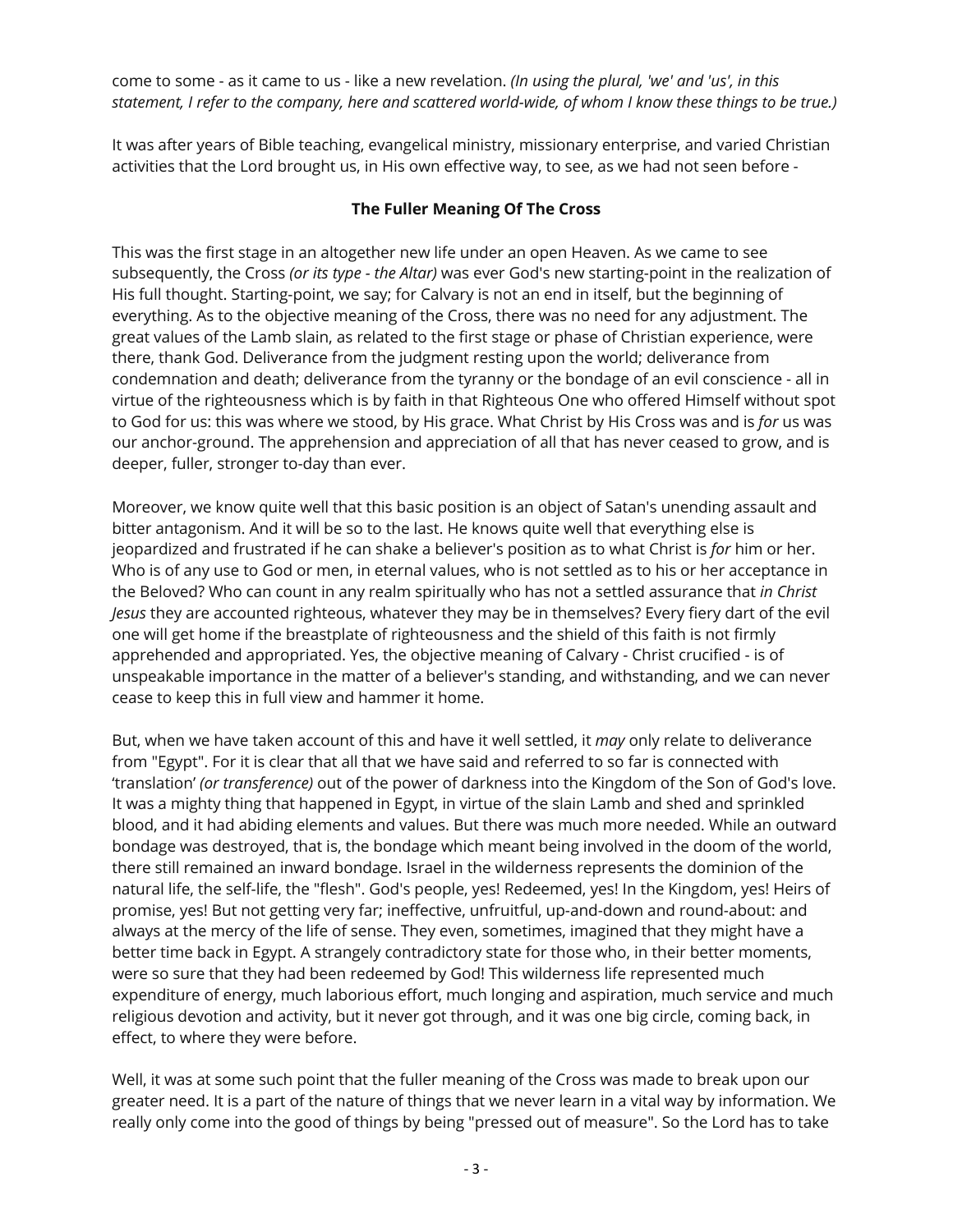much time to make spiritual history. When at length our eyes are open, we cry, O, why did I not see it before! But everything else had to prove insufficient before we could really be shown, and that takes time. Thus it was that we were turned in that dark hour to Romans chapter six, and, almost as though He spoke in audible language, the Lord said: 'When I died, you died. When I went to the Cross I not only took your sins, but I took *you*. When I took you, I not only took you as the sinner that you might regard yourself to be, but I took you as being all that you are by nature; your good (?) as your bad; your abilities as well as your disabilities; yes, every resource of yours. I took you as a "worker", a "preacher", an organizer! My Cross means that *not even for Me can you be or do anything out from yourself*, but if there is to be anything at all it must be out from Me, and that means a life of absolute dependence and faith.'

At this point, therefore, we awoke to the fundamental principle of our Lord's own life while here, and it became the law of everything for us from that time. That principle was: "nothing of (out from) Himself", but "all things of (out from) God".

*The Son can do nothing of (out from) Himself, but what He seeth the Father doing: for what things soever He doeth, then the Son also doeth in like manner'* (John 5:19).

*"I can of Myself do nothing: as I hear I judge"* (John 5:30).

*"My teaching is not Mine, but His that sent Me"* (John 7:16).

We saw that this explains so many strange and - naturally - perplexing things in His behavior: acting and refusing to act; going and refusing to go; speaking and refusing to speak. Later, we came to see that this is the whole meaning of life in the Spirit, and that it is an altogether different life from the natural ways of men, even of Christian men *(more on this later).* At the time of this seeing, it was a matter of this law becoming basic, absolute, and ultimate, and it was something totally different from what had been in all our ideas and activities in Christian life and work.

Such a revelation, if it is to be a staggering and breaking thing, so that there is no strength left in us, requires a background of much vain effort. But then, it carries with it a great implication. While an end is written large in the Cross, and while that end is to be accepted as *our* end indeed, so that there *can* be no more of *anything* so far as *we* are concerned, Jesus Lives! and that means boundless possibilities.

Thus we came to see that the Red Sea and the Jordan are but two sides to the one Cross. Both symbolize the spiritual death and resurrection of the believer, but the latter carries it into another realm. Jordan sees the deliverance from judgment, death, and doom, carried on to deliverance from self; it is the *practical* disconnection of what is dead from what is risen. In the first it is my sins; in the second it is my self At the crossing of the Jordan a monument of twelve stones, a type of the Israelites themselves, was left buried in the bed of the river, as if to signify that the self-life of the wilderness was to be henceforth reckoned as judged and ended as absolutely as was the bondage to Pharaoh. And then another memorial of twelve stones was taken *from* the bed of the river and placed on the Canaan shore, as a type of themselves, as risen not only to newness of life, but also to a perpetual and practical separation from their dead and buried selves. All this is as by union with Christ crucified and risen: for the priests stood in mid-stream with the Ark and its blood-stained Mercy-seat on their shoulders, type of Christ as in death, yet triumphing over death in virtue of His Blood: for the first set of stones were laid in the exact spot where the priests' feet had stood.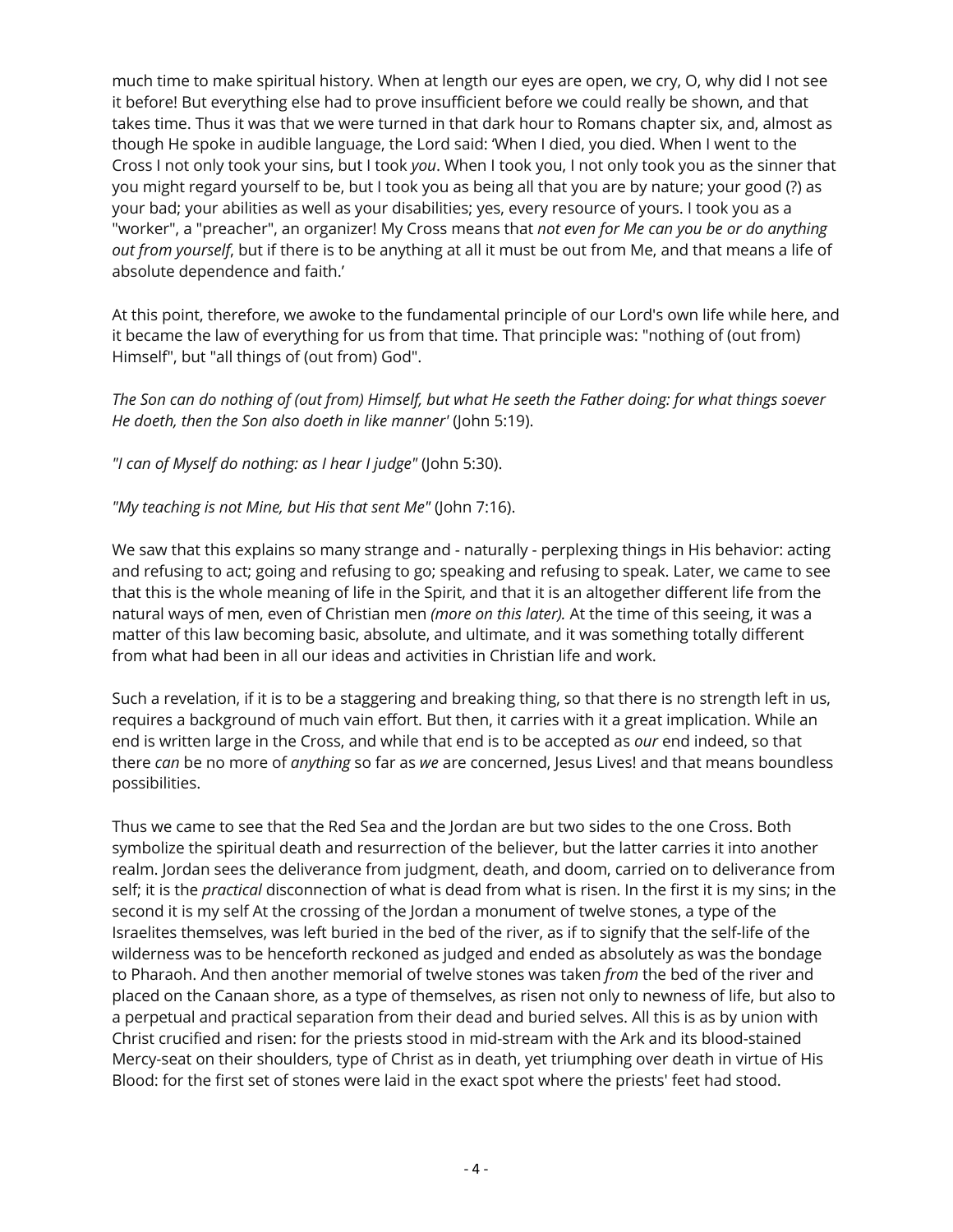Israel after the flesh in the wilderness, and Israel after the Spirit in Canaan, while both having known the blessing of salvation from judgment, are like two different peoples. So it was with us. The difference is unspeakably great. Someone who had been prominently in Christian work for many years described the difference - when at length he knew it - as even greater than when he first knew salvation, and that was great. We will not attempt to set down all the differences, but there is one phrase that puts so much of it all into expression - 'an open heaven'. How the life of nature blocks the way to the life of the Spirit! How doing, or attempting to do, work for God in our own natural energy closes the way to the energies of the Spirit! How our mental strivings and intellectual labours to apprehend spiritual truth lock the door to illumination by the Spirit! Yes, we know something of this, but, blessed be God, we know something of having that "natural man" put away, and Christ in greater risen and ascended fulness taking his place.

There is a double tragedy that may be associated with this subjective or experimental meaning of the Cross. On the one side, there is the tragedy of the ignorance of so many of the Lord's people, leading to or resulting in a wilderness history in life and service. A tremendous amount of energy, expenditure, effort, and strain, with *spiritual* results so incommensurate. The wilderness is ever a bounded place; limited by the horizons of sense; never characterized by the realization of the limitless fulnesses of the heavenly emancipation from nature.

On the other hand, there is the tragedy that this meaning or application of the Cross is positively refused and rejected by so many of the Lord's people. There is a very large body of Christians who just will not have the Cross on its subjective or experimental side. This amazes us, but it explains very much. If the "natural" man *(not the unregenerate man, necessarily)* still exerts an influence in the realm of Divine things, there is bound to ensue a static system of teaching, a fixed horizon of vision, a legal bondage to tradition, a fear of man, a deadening domination of the "letter" as separated from the "spirit", and many other unhappy situations of spiritual death, endless divisions, and spiritual pride. Paul's remedy for traditionalism and legalism in relation *to Christians,* was Christ Crucified, as see 'Romans' and 'Galatians'. The same remedy was resorted to for all the painful fruits of carnality amongst believers, as see 'Corinthians'.

Perhaps the repudiation of this application of the Cross is due to the fear of a too great subjectivity: that is, a turning of people in upon themselves. It is true that introspection is a sign of weakness and can lead to certain paralysis - indeed, it can breed very many evil things; but introspection is a *mis*apprehension of the subjective side of the Cross. It would indeed be unsafe and disastrous for anyone to 'take up' such 'teaching', were they not already settled and established in that objective aspect, which settles once and for all the question of "all righteousness" and acceptance in Christ through faith in His perfections as for us. No; Israel in Canaan did not represent introspective selfoccupation and morbid engagement with how much more they personally had to be crucified. They were free, *and free to do the Lord's business.* The 'Jordan' meaning of the Cross, carrying, as it does, the 'Red Sea' aspect into the realm of self-life, means freedom from self, and it is only a contradiction of the Cross to be still engrossed with self-crucifixion. But 'Jordan' is a big crisis, with an abiding application and progressive outworking.

The crisis is like the touch upon the sinew of Jacob's thigh. The strength of nature is definitely and permanently crippled, so that "Jacob" will carry that veto to his last day, when he will still be "leaning upon the top of his staff". The progressive outworking will be in the discovery of how much there is that we *cannot* do - are not allowed to do - *of ourselves,* because of that basic forbidding of the Cross. This may take us as far as it took Paul, who in one unparalleled experience said: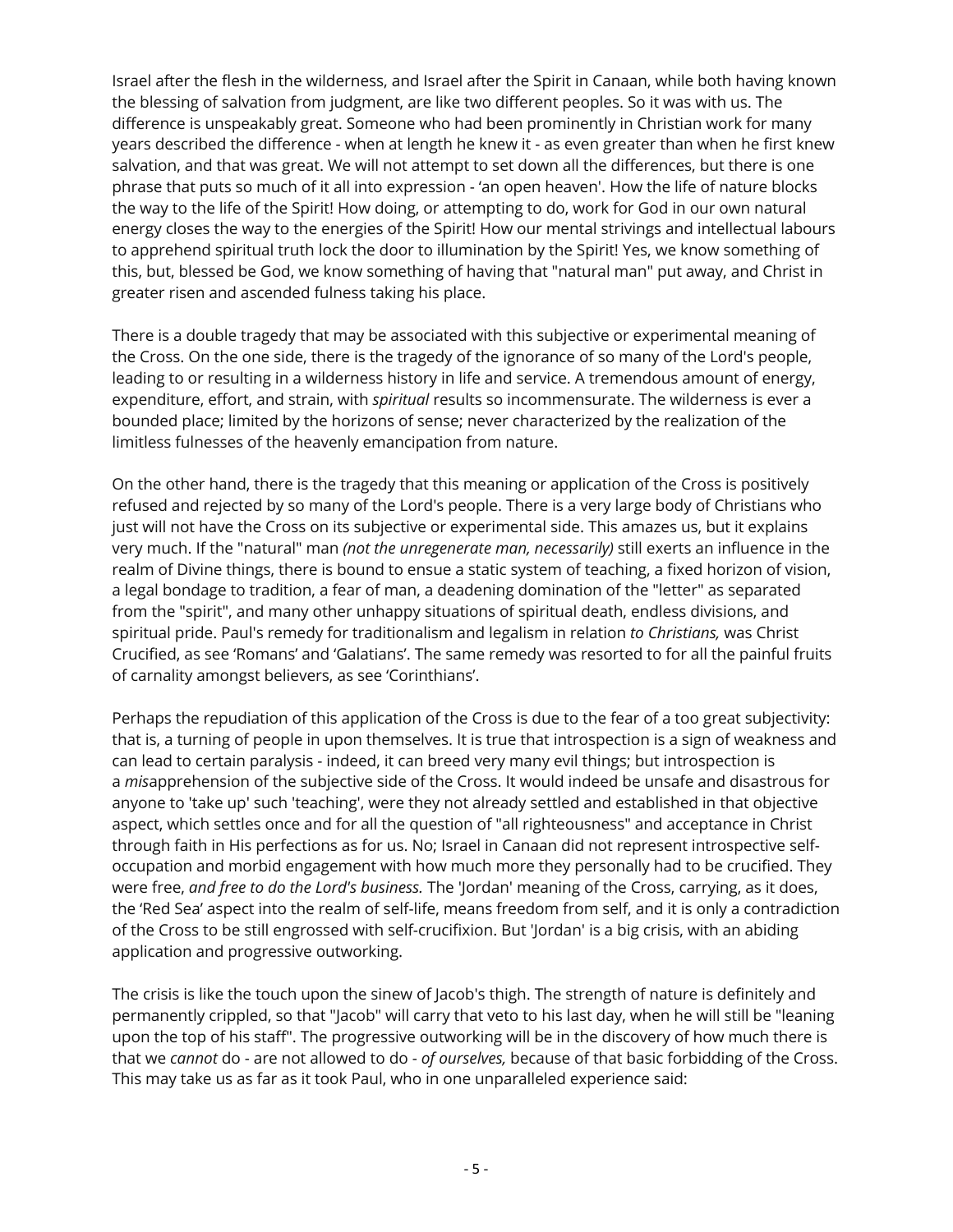"We were weighed down exceedingly, beyond our power, insomuch that we despaired even of life" *("despaired" here means 'there seemed no way out for life')*: "yea, we... had the sentence of death within ourselves, *that we should not trust in ourselves*, but in *(upon)* God which raiseth the dead" (II Cor. 1:8-9).

The working of the Cross here is a subjective-objective matter, and has nothing to do with our standing or acceptance, but rather with the *fulness* of Christ. Because the importance of this crisis and process has to be emphasized to Christians, many have allowed it to enter into the wrong realm and almost carry them back into 'Egyptian' bondage. If the Lord brings us to the despair of Kadesh-Barnea and then shows us Romans 6, or Galatians 2:20*,* we must capitulate to our death position with Christ as to *ourselves,* just as we did as to our sins; and we must have a faith understanding with the Lord, firstly that the thing is so, whether we immediately realize it or not; and then that He is going to take us by the way that will reveal what the new position is and implies. We shall undoubtedly discover that there was far more included in the 'death' than we had any idea of; but the new position will mean enablement to acquiesce.

We have said that this 'Jordan' experience of the Cross is a crisis - and what a crisis it is! It is not only the end of one realm, it is the opening up of and entering upon a new one. So it proved to be with us, as with Israel. Through this experience we entered into a great expanse of spiritual life, light, and liberty. But then several major things began to come into view. Of course, the first of these was -

#### **Life In The Spirit**

We do not mean that there was no knowledge or experience of the Spirit before this. As with Israel, the very deliverance from Egypt and government in the wilderness was by the Pillar of Cloud and Fire; so we had known that sovereignty and grace. But Jordan marked a development in this matter. Joshua stands for ever as a type of the *energies* of the Holy Spirit in relation to the *full* thought of God. These energies stood over against the poor fruitless energies of man's own soul.

For us this had a definite subjective meaning: it meant that the Spirit's sword or knife cut clean in "to the dividing asunder of soul and spirit". There came about the recognition of the fact that the soul is one thing and the spirit is another, and that it is the latter through which the Holy Spirit realizes all the purposes of God. The soul *is ourselves* in intelligence, will, feeling and energy. It is not in our souls or ourselves that the Holy Spirit dwells, but in our spirits, and the renewed and indwelt spirit is the organ of Divine knowledge, purpose, and power. Life in the Spirit is only possible as this distinction is made. We have covered the ground of this distinction in a book entitled "What is Man?" and our object now is only to indicate the steps of spiritual progress. This life in the Spirit, then, means a new realm of spiritual knowledge and understanding, which is closed, very largely, even to Christians, if they have not known the meaning of death and resurrection union with Christ in its relation to the natural man, man in his natural constitution. Such may have the information which is given by the Scriptures on all matters, and even teach these things - so did we; but there is all the difference of life and death between this and being in the living good of the truth. Life in the Spirit, then, means another life, another knowledge, another energy, another capacity.

Then, of these outstanding features of the new sphere, one that very quickly came into view was the inclusive fact that life was thenceforth "in the heavenlies", and this was nothing abstract and mythical. It was to involve us in the most practical issues.

Once again, Israel's history was in the course of being repeated spiritually. In their case there was a development, even with Joshua. True, he represented - and continued to represent - the energies of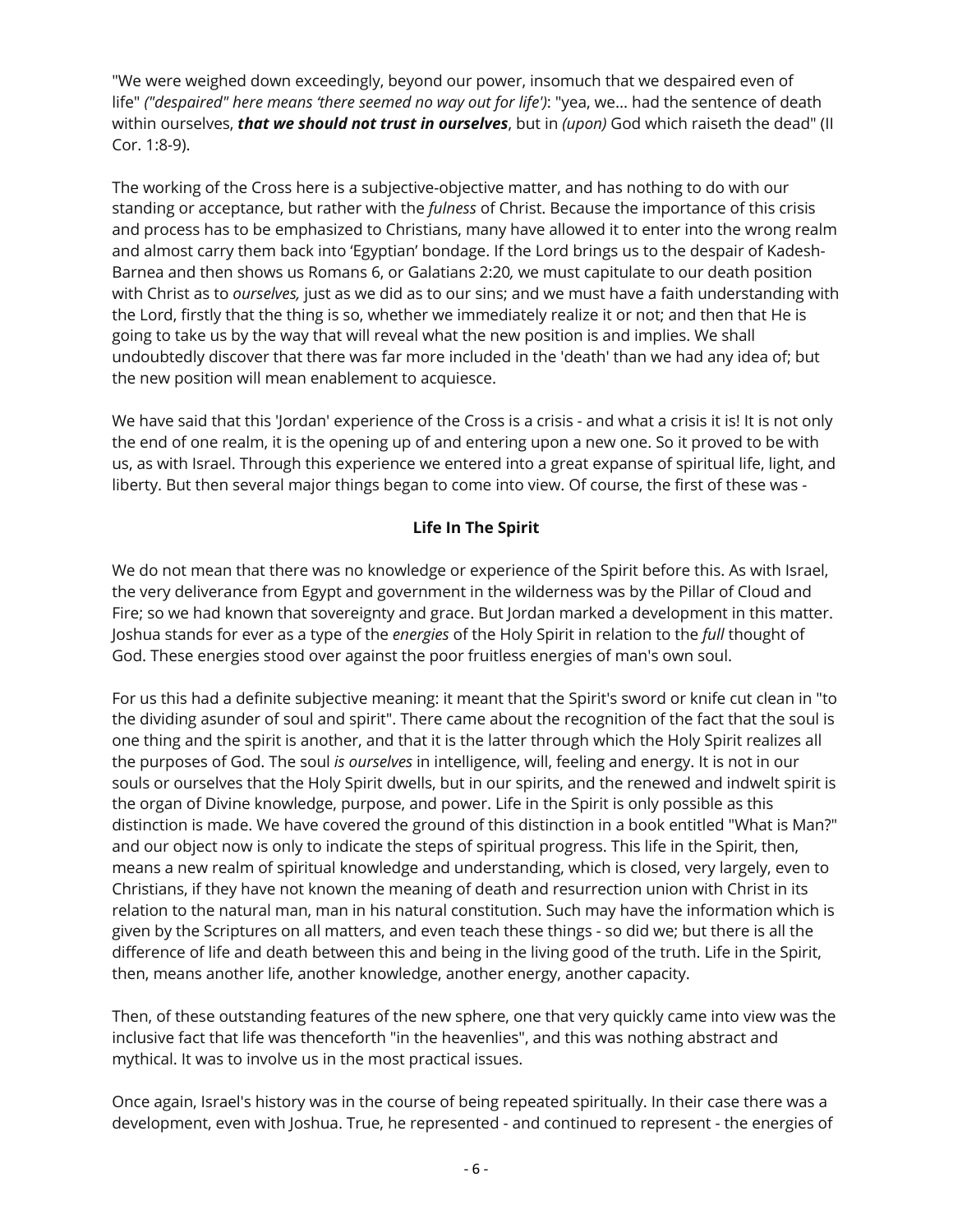the Holy Spirit, but now another feature appeared as peculiarly associated with the new place. This is described thus:

*"And it came to pass, when Joshua was by Jericho, that he lifted up his eyes and looked, and, behold, there stood a Man over against him with His sword drawn in His hand: and Joshua went unto Him, and said unto Him, "Art Thou for us, or for our adversaries?" And He said, "Nay; but as Captain of the host of the Lord am I now come." And Joshua fell on his face to the earth, and did worship, and said unto Him, "What saith my Lord unto His servant?" And the Captain of the Lord's host said unto Joshua, "Put off they shoe from they foot; for the place whereon thou standest is holy." And Joshua did so"* (Joshua 5:13-15).

The new feature which is brought in at this point is that of Sovereign Headship in the heavenlies in relation to spiritual warfare. The "Lord's host", the "Captain", and the "sword drawn" are very significant words. What is signified is that the Holy Spirit is not just abstract or unrelated power, neither is He present in His own name. He and His energies are related to, and are the servants of, a Sovereignty, a Throne. The Lord Jesus has been exalted to the right hand of the Majesty in the heavens. He is said to have been given that place till His enemies shall have been made the footstool of His feet. All authority has been given unto Him in heaven and on earth. There is a mighty hierarchy of evil occupying the heavenlies and making war in countless ways against that heavenly Kingdom of God's Son. Paul's well-known description is:

## *"Principalities... powers... world-rulers of this darkness.... spiritual hosts of wickedness in the heavenlies"* (Ephesians 6:12).

It is precisely in relation to the destruction and ultimate casting out of this system of evil powers and intelligences that the Holy Spirit is here. He and God's Son are one in Godhead, and therefore in Divine Person, and He is here as Christ in the captaincy of the Lord's host. He is the mighty energy of that "all authority", that Throne. His it is to lead and energize the people of God against the spiritual opponents of God's purpose.

Thus, it was not long after our coming into the fuller meaning of the Cross, as to the self-life, that there broke upon us this great fact that life in the Spirit is life in the heavenlies and life in the heavenlies is meant to be a life of reigning and dominion. Again, this is a life of warfare; but in *this* realm and in *this* work it is a case, not of appealing to the Throne, but of operating or functioning as from the Throne. It is bringing that Throne to bear upon the enemy in his hold and his devices.

Whenever the Lord has brought in livingly something of His heavenly order, either initially or by recovery, He has done so with such evident tokens of it being of Himself that you never forget. For us, when this broke upon us, there was a period in which the tokens were so clear and many as to keep us in a state of wonder. The impact of the Throne was brought - through prayer - to bear upon all kinds of situations in which the enemy was very definitely implicated, and those situations were released. We are concerned now with spiritual principles, not with examples. Through the years there has been much spiritual education, and the battle has been carried into deeper realms, more and more away from the surface to the great ultimate spiritual issues of life and death, but the truth and principle remain the same, and we remain there in the positive testimony to the absolute Lordship of Christ in the universe.

But we were to learn more yet of the Divine mind, and so, in keeping with the Scriptures, we found the Lord bringing a further matter to bear upon us. Each fresh step included what went before and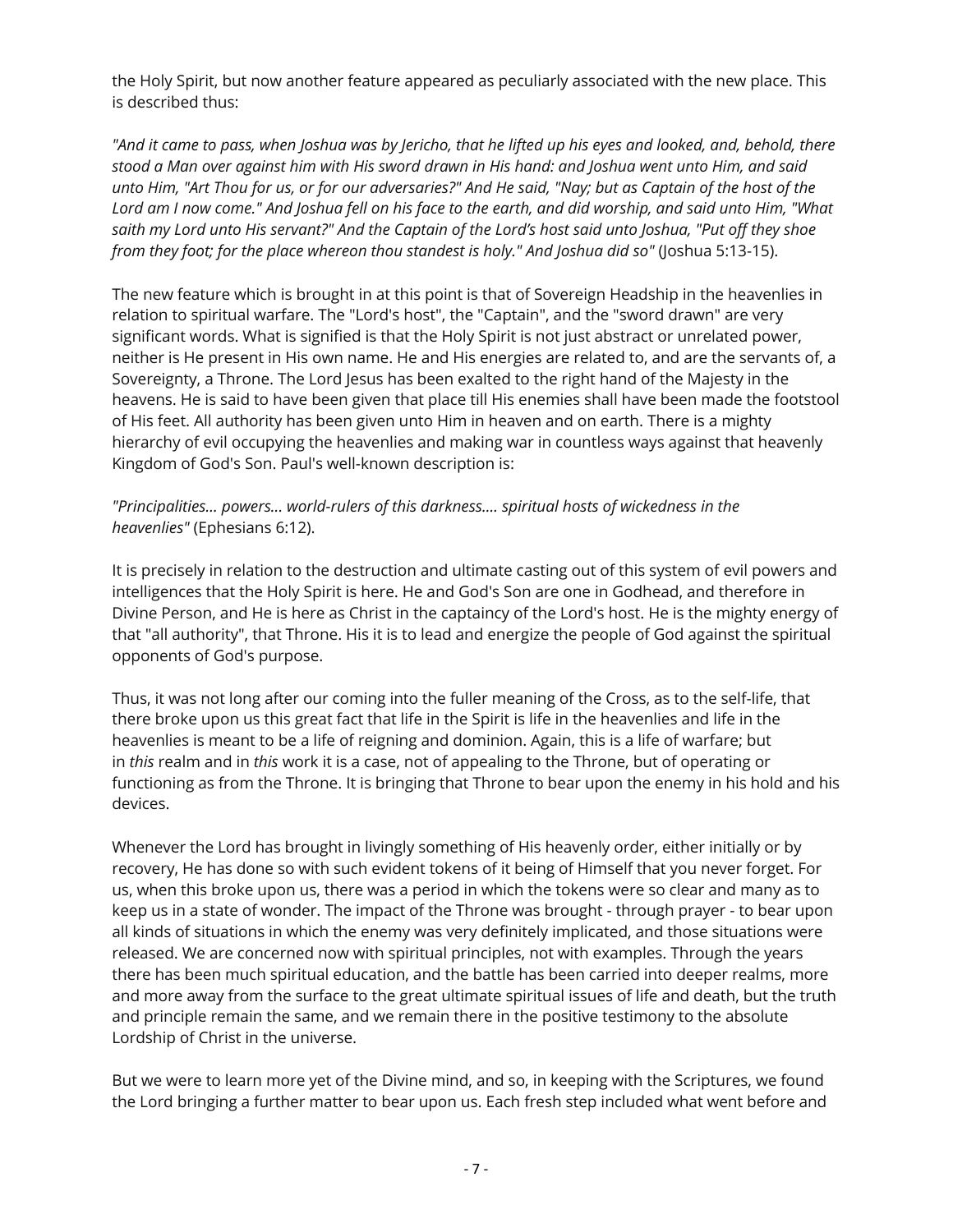carried it further. The next thing, into the spiritual value and significance of which we found ourselves being led, was:

The Heavenly Nature, Vocation,

And Destiny Of The Church

As The Body Of Christ

That which the Lord had done in us through the deeper work of the Cross had, among other things, resulted in a strange detachment *in spirit* from the earthly aspect of things religious. We found ourselves lifted spiritually from the forms and systems, the titles, designations, divisions, and orders of Christianity as here known amongst men; and our concern was for "all saints" without discrimination. But the Lord very definitely took us in hand to show us in a positive way the meaning of what He had done. We saw later how much this was in keeping with His Word throughout. The Altar always leads to the House; pointing on to the fact that Calvary leads to the Church. There can be no Church until there has been an Altar, but the very *object* of the Altar - the Cross - is the Church. And so, with steadily increasing clearness and fulness, there opened to us the reality of the Church as the Body of Christ. Its aspects or meanings are various.

Firstly, there is the fact that Christ's exaltation and reign is not just a personal matter where He is concerned. When, at length, Satan and his hosts are dispossessed of the heavenlies and cast down, it will be done through and by the Church in union with Christ as its Sovereign Head, and it will be that Church - Head and Members - that will take the place of that deposed kingdom to fulfil the governmental purpose which they have usurped and evilly exercised in God's universe. The Lord Jesus will reign and govern *through His Church* in that age to come.

Then, as being all-of-a-piece with this inclusive purpose, several other things became clear to us.

It is the *Church* which is of primary concern to the Lord in this dispensation. Everything is related to that in His mind and activity. This means, among other things, that all unrelatedness and independence, all that is merely personal, sectional, exclusive or separate must certainly fail to reach God's full end or to have His seal upon it beyond a certain point. It must inevitably stop short and be spiritually limited. Every *Divine* provision is unto the securing and perfecting of the Body (Eph. 4:14), and individuals can only reach fulness in a related way. If this is true then other things follow.

The Church must be on heavenly, not earthly ground. Earthly ground will provide contradictions of some sort. Anything which is, by its position, interest, relationship or *title,* on earthly ground, as distinguishing between the Lord's people, is a contradiction of the Church as the Body of Christ. None of this obtains in the heavenlies, and its existence here means spiritual weakness in face of the spiritual forces of evil in the heavenlies. It was borne in upon us with increasing clearness and strength that consistency with this light demanded that we must forsake all partisan or sectarian ground - indeed, all ground other than that of Christ universal in all born-again children of God - and take the position, with all artificial barriers down, that all such are "one new man in Christ". How could we honestly stand upon and for that affirmed fact and then expect people to 'join' some particular *historical* section of Christians, when *the* Church is not historical but eternal, issuing from the eternal counsels of God and continuing unto "the ages of the ages"?

The change of position involved us in immediate and misunderstandings, misconceptions, misrepresentations, ostracism, and "evil report", being "everywhere spoken against". The first thing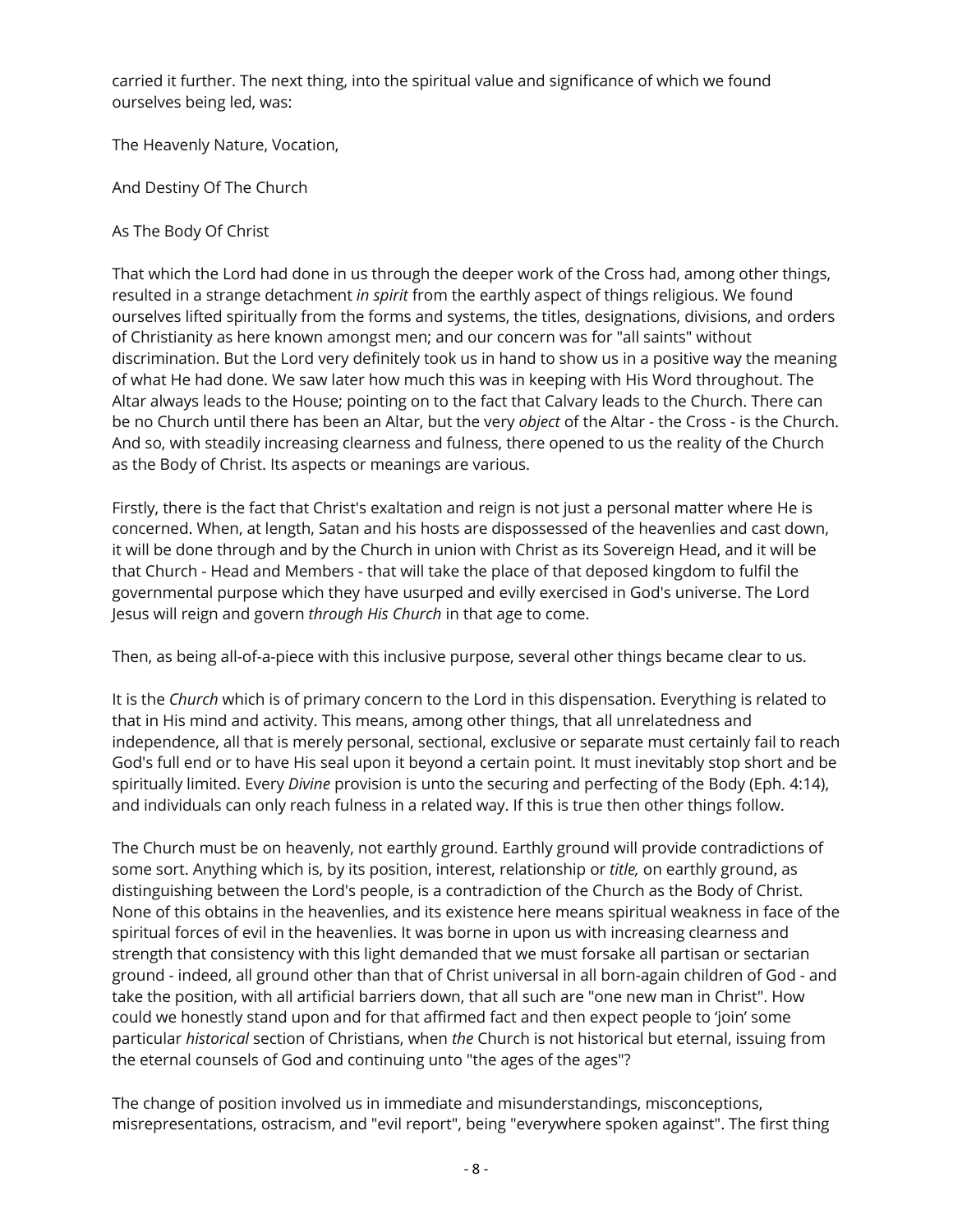said, and which cost us the loss of some valued friends, was that the way that we were taking put all those who did not take the same course in the wrong. This was, of course, rather a superficial and cheap way out of a difficulty, for the same could be said of anyone or anything that departed from tradition or common acceptance in any realm whatsoever, and not least of the Lord and His apostles.

For many years we adhered to an imposed silence and refusal to try to explain, lest such a course should seem like self-vindication or self-defense.

As time has gone on and the ministry has spread so extensively, making us so widely known, the mis-apprehensions have gained in measure and strength. Hence, largely in response to the appeal of friends and the necessity of the situation, we are seeking herewith at least to clarify the position, and, if possible, correct mistaken conclusions to which some have come, either by reason of their own inability to grasp the true situation, or, maybe, because of the way in which we ourselves have put some matters.

So we return to, or pursue, this matter of the Church. Taken out of the general or immediate context certain paragraphs in our books could be made to mean quite the contrary to our intention. To begin with, we have always made the comparative the basis of any statement. That is, we have always made the matter one of comparison and contrast with what God would really have if He had His full way. Few would contend that the situation in Christianity is as God would have it. If He had His mind expressed, what so many Christian leaders call 'our unhappy divisions', and what the 'World Council of Churches' has described as 'these man-made divisions' and 'man's disorder', would not exist.

We have pronounced this situation as wrong and not according to God's mind, and have said - and do say - that these denominational divisions are a menace to spiritual fulness and a hindrance to the full purpose of God. They mean positive spiritual limitation. We believe that this situation would never have come about but for a low and weak level of spiritual life. When the tide is full the dividing 'breakwaters' disappear and lose their meaning. When it is low, they stand out stark. The difference between the natural and the spiritual is that in the one they are a necessity, in the other an exposure of tragedy. If, for some reason - an evangelistic campaign, or a spiritual-life convention the tide rises, then we forget, *for the time being,* our divisions. When Christ becomes the alldominating Object, then *'things'* lose their importance. We have said that this is how it ought to be normally and not extraordinarily.

But when we have said this, and all that we could say of this kind, there remain some other points which call for explanation. They mostly come under and out of the matter of Church order.

We have intimated that behind this ministry, and largely as the occasion and *venue* of it, there is a company of the Lord's people who regularly meet at Honor Oak, London. We believe that the 'order' of gathering, procedure, and ministry is as near to what the Apostles sought to have as our present light permits. We do not claim to have "yet attained", neither do we account ourselves as "yet perfect", but, being open to the Lord, we are adjustable to any further leadings of the Holy Spirit. But here again is a matter which to us is of great importance, although it denotes another difference.

We have never followed a pattern discovered on earth. Either we were in culpable ignorance, blissful blindness, or providential innocence, but we knew not of the same order obtaining already. So far *as we* were concerned it seemed as though the Lord was beginning *with us* at zero. Neither had we studied the New *Testament with the object of trying to formulate a New Testament church or its*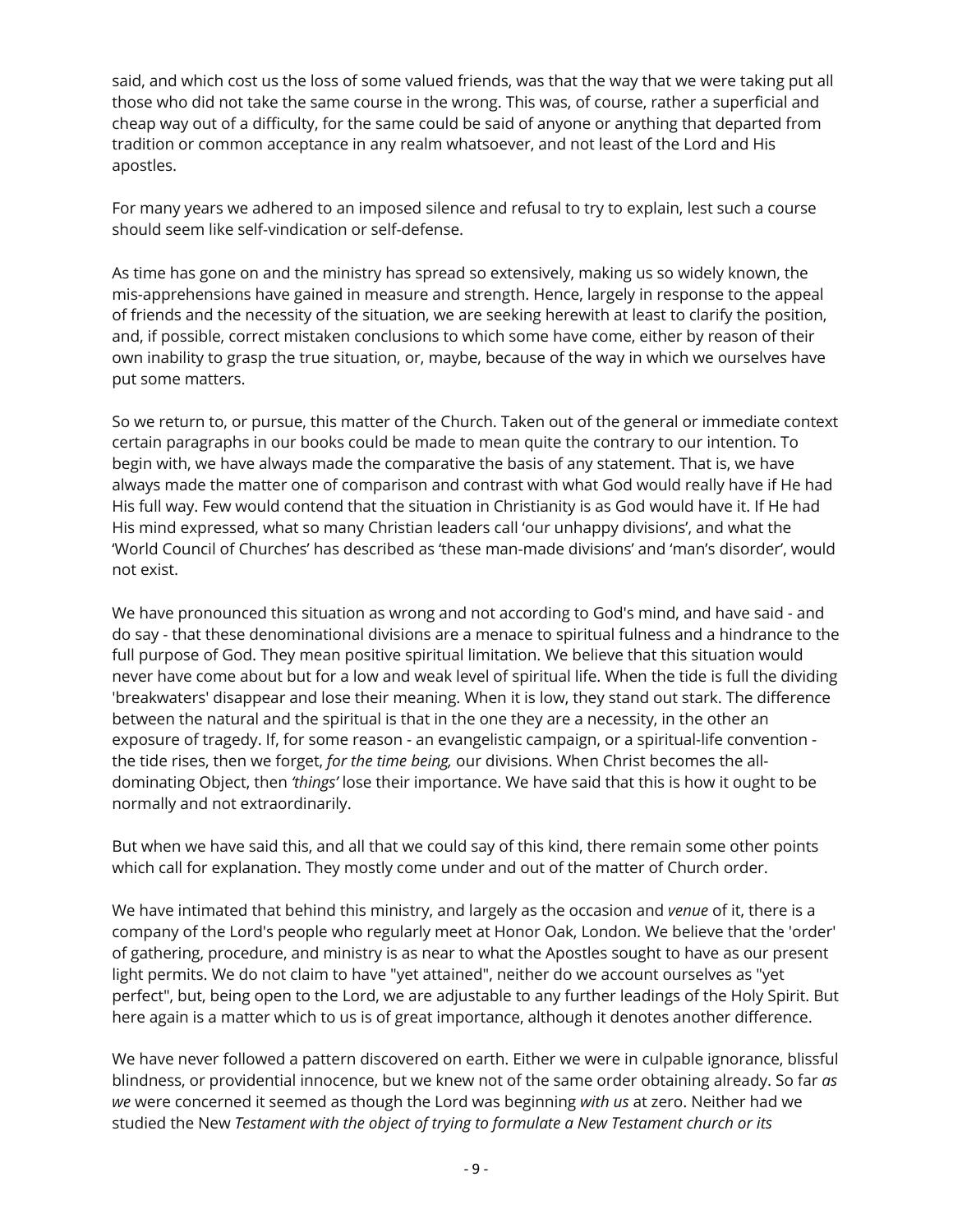*order.* We have since come to believe that the New Testament does not give a full and final pattern for reproduction and imitation.

Thus, having set aside all the former system of organised Christianity, we committed ourselves to the principle of the organic. No 'order' was 'setup', no officers or ministries were appointed. We left it with the Lord to make manifest by 'gift' and anointing who were chosen of Him for oversight and ministry. The one-man ministry has never emerged. The 'overseers' have never been chosen by vote or selection, and certainly not by the expressed desire of any leader. No committees or official bodies have ever existed in any part of the work. Things in the main have issued from prayer. We are very conscious that mistakes have been made, but the result of these has only served to reemphasize the above principles.

Baptism of believers by immersion has clearly become the only way by which testimony to union with Christ in death and resurrection can truly and rightly be given. The Lord's Table is seen to be the combination of all the Christian testimonies, i.e., Christ's death for us; our death *in* Him; the oneness of all believers in and with Him as "one loaf' (I Cor. 10:17); and the "blessed hope" of His coming again.

We also feel that the Spirit's way of bearing testimony to the oneness of the Body of Christ is by a simple act of 'laying-on of hands' by representative members ('elders') of the Church, particularly in the case of the newly baptized. This is what we believe the Scriptures mean in this connection.

Reverting to the matter of 'Church' association or connection, let two things be said with strong emphasis. One: we sincerely recognise the sovereignty of God over all that we do not believe to be His first and full will. While the 'sects' and denominations, 'missions' and institutions are a departure from the Holy Spirit's original way and intention. God has undoubtedly blessed and used these in a very real way and has sovereignly done great work through faithful men and women. We thank God that it is so, and pray that every means possible of use may have His blessing upon it. This is not said in any patronizing or superior spirit; God forbid. Any reserve is only because we feel that there has been much delay, limitation and weakness due to the departure from the first and full position of the first years of the Church's life, and because of a heart-burden for a return thereto. We cannot accept the present 'disorder' as all that the Lord would or could have, and this may involve us in the charge of being 'reactionary'.

A second thing is that, believing so strongly, as we do, that everything must proceed from the Lord by the Spirit and not be of man, we could never advise or influence people to leave their 'church', 'mission', or connection. This we have never done, but have carefully avoided doing. Some have mistakenly felt that we meant that they should do so, and have done it. Others have acted under very definite exercise before the Lord. We feel very strongly that this matter *must* be one which involves the spiritual life, and that it should have no less an issue at stake than the walk with God. On the same principle we have never felt that it was our business to try to duplicate or reproduce this spiritual 'order' by bringing into being churches in other places. This could easily have been done, but we have held back. Churches, we believe, must be the spontaneous result of a work of the Spirit and must be 'born' just as the individual believer is born from above. We may yet have to have clearer light and further leading on this matter, but this is as far as we have seen at present.

One other practical point must receive a mention. It is true that we have always believed that *the main* purpose for which *this ministry* was raised up was the feeding, instructing, and helping of the Lord's people, so that they might do His work more effectively. This has proved to be true, and the Lord has wonderfully enabled and supplied unto this. But let it be clearly understood that, however